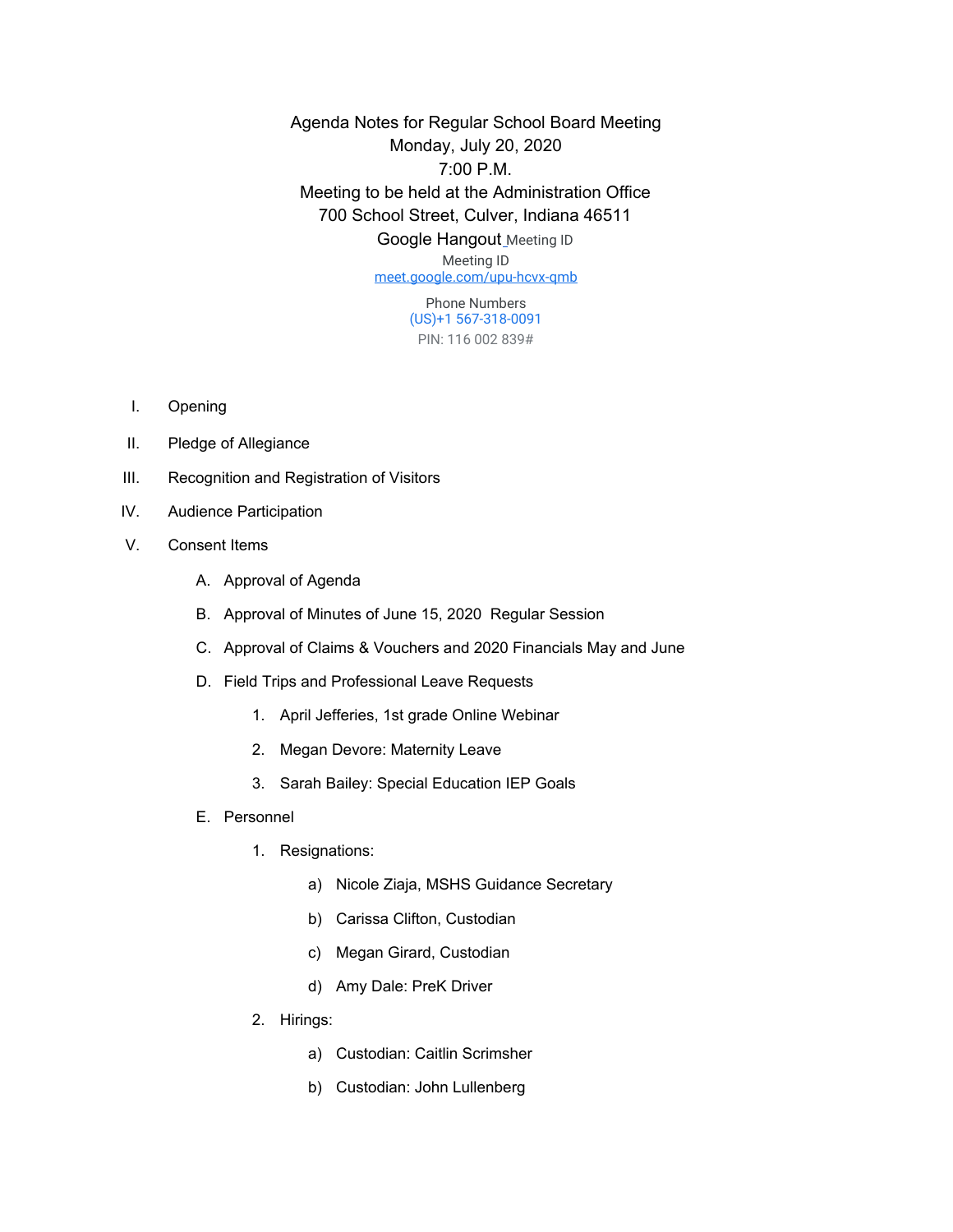- c) Dariane Bacewic: School Psychologist Intern
- d) Karen Boland: High School Biology/IPS
- e) Danielle Maverick: Middle School English
- f) Janet Baker: 2nd grade Teacher
- g) Steve Young; 7th grade SS and STEM
- h) Amber Payne: Case Conference Coordinator, Internal transfer from Classroom aide
- i) Shane Lowery: Girls Basketball and MS Football
- j) Adam Llovett: Boys Varsity Soccer
- k) Michael Skiles: Volleyball Varsity Assistant
- l) Angi Schmal: Volleyball 8th grade
- m) Ashley Buschman: Volleyball 7th grade
- n) Sarah Llovett:Volleyball 6th grade
- o) Jean E Overmyer: Volleyball Intramural
- p) Chaneigh Carr: Volleyball Volunteer
- q) Matt Miller: Volleyball Volunteer
- r) Stephanie Strichter: Volleyball Volunteer
- s) Cindy Lewis: Volleyball Volunteer
- t) Eddie Molebash: MS Football
- u) Chris Stevens: Boys Assistant Soccer
- v) Kate Heim: Girls Assistant Soccer
- w) Brett Berndt: Girls Basketball Varsity Assistant
- x) Alissa Overmyer:Girls Basketball Varsity Assistant
- y) Jeff Pugh: 8th Grade Girls Basketball
- z) Justin Croy: 6th grade Girls Basketball
- aa) Andrea Berndt: 5th Grade Girls Basketball
- bb) Angella Lewellen: Girls Basketball Intramural
- cc) Rhonda Kenney: PT Speech and Language Pathologist
- dd) \_\_\_\_\_\_\_\_\_\_\_\_\_\_\_: PT SPeech and Language Pathologist